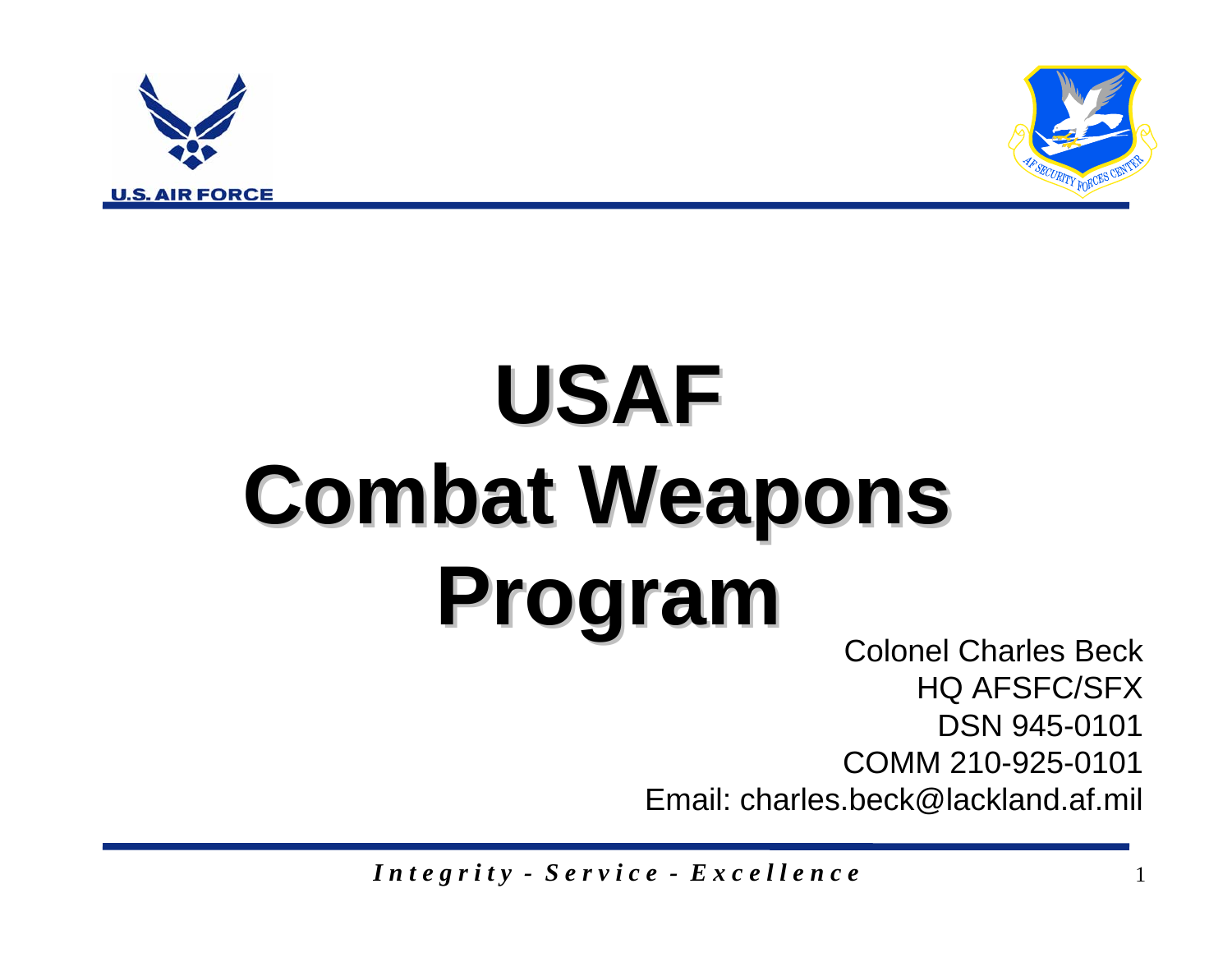

## **USAF Future Handgun Program**



- **Vision**
	- **Procure a new handgun for USAF that meets all combat requirements and provides increased capabilities**
		- **Ensure combat needs of all users addressed**
		- **Capitalize on emerging technology**
		- **Focus on AF operational needs with joint partnerships**
		- **Close capability gaps with current handguns**
- **Goals**
	- **Provide Airmen with a more effective handgun**
		- **Increased permanent wound channel size**
		- **Use readily available military cartridge**
	- **Use commercial/non-developmental solution**
	- **Take advantage of new handgun technologies available from industry**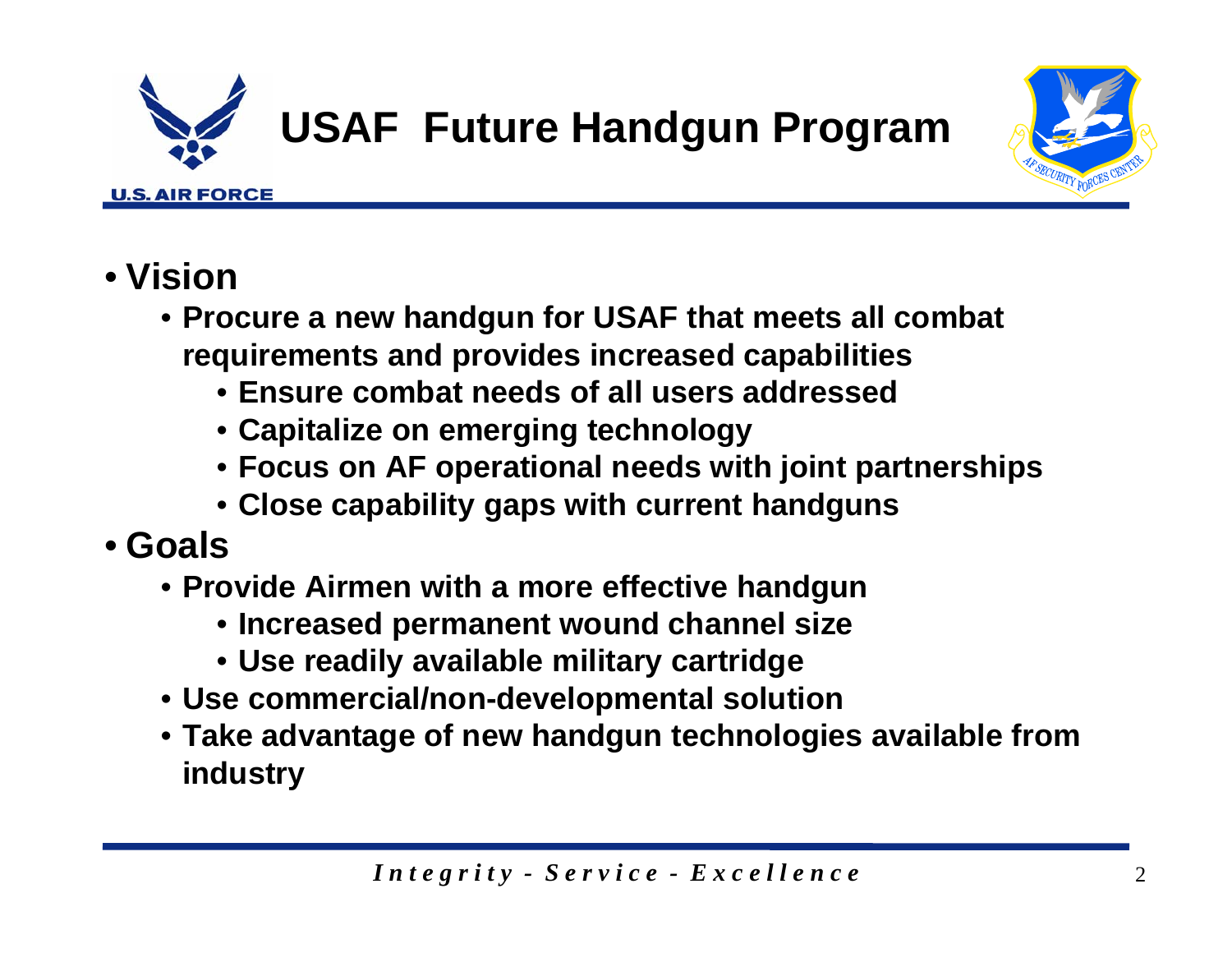



- **Desired Capabilities and New Technologies** 
	- **Optimum lethality on the battlefield or in other operations based on increased diameter of bullet; increased tissue damage with non-expanding fully jacketed bullets**
	- **Enhanced corrosion control; reduced operator maintenance**
	- **More shooter friendly, ergonomic design for average to small hands; increased shootability enhancing shooter accuracy**
	- **Size options (standard, compact, etc.) to accommodate certain missions (aircrew, OSI, Personal Security Officer) in same model**
	- **Modular grip panels/inserts (operator ability to adjust grip size)**
	- **Placement of safety controls on receiver**